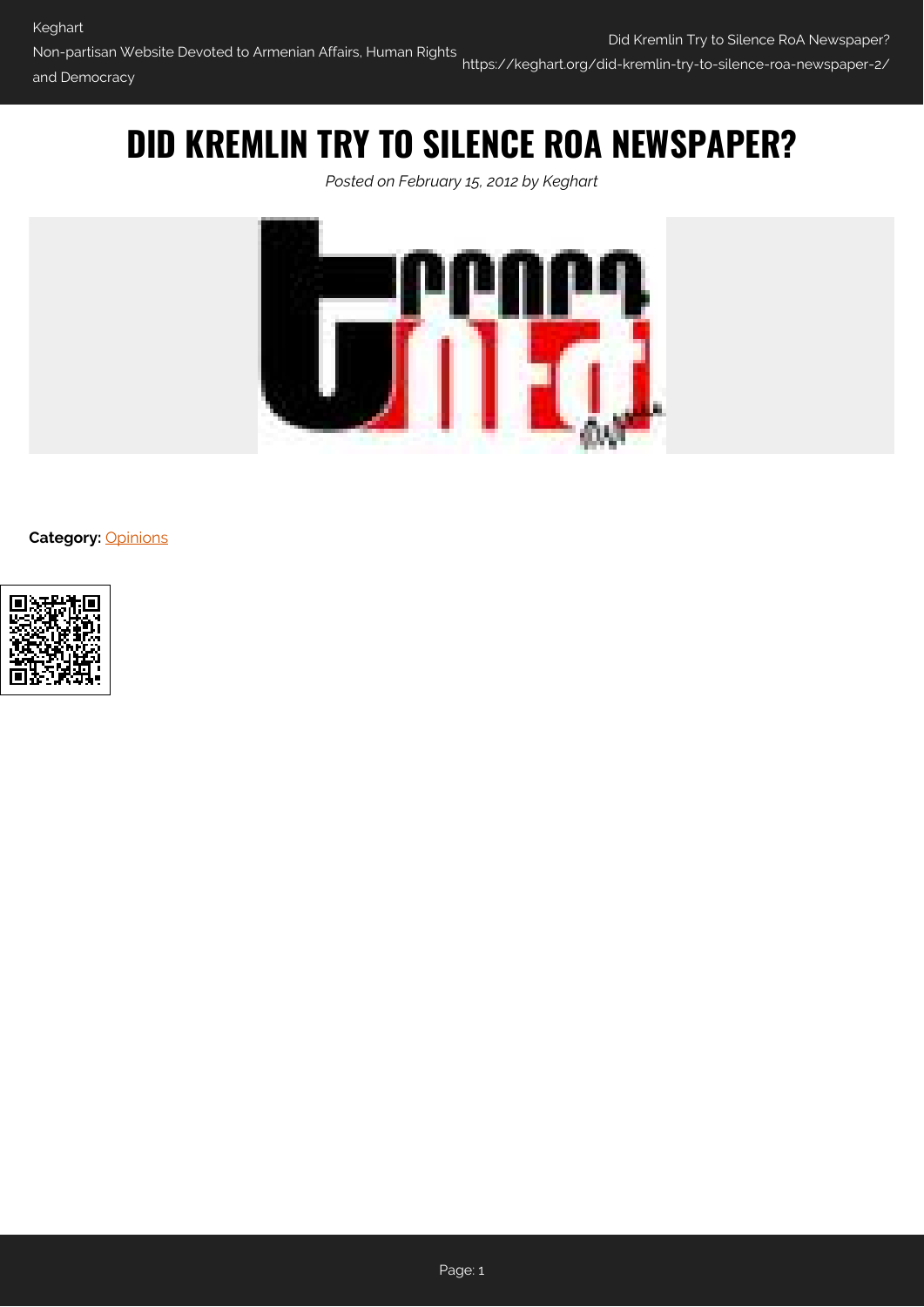Non-partisan Website Devoted to Armenian Affairs, Human Rights and Democracy https://keghart.org/did-kremlin-try-to-silence-roa-newspaper-2/

**Backgrounder:** *"Third Power Plus" has been published in Armenia since October 2007. It does not represent any political force. Published under difficult circumstances and deprived of support from*

*the government or the opposition parties, "TPP" in a short time has established a wide network of correspondents in Abkhazia, Artsakh/Nagorno-Karabakh, Azerbaijan, Czech Republic, France, Georgia, Germany, Hungary, Iran, Israel, Lebanon, New Zealand, Syria, Russia, South Ossetia, and US. There's a potential to expand the network to Australia, England, Greece, and Latin America (in particular, Argentina, Uruguay, Brazil). During its brief and successful history "TPP" has garnered the exclusive collaboration of many authoritative international organizations, the staff of presidential offices, the Foreign Ministry and embassies of many states, influential politicians, representatives from diverse communities in a dozen countries, and world-famous cultural figures. The influential French newspaper "Le Monde Diplomatique," with subscribers in more than 50 countries, has a cooperation contract with "TPP."*

**Backgrounder:** *"Third Power Plus" has been published in Armenia since October 2007. It does not represent any political force. Published under difficult circumstances and deprived of support from the government or the opposition parties, "TPP" in a short time has established a wide network of correspondents in Abkhazia, Artsakh/Nagorno-Karabakh, Azerbaijan, Czech Republic, France, Georgia, Germany, Hungary, Iran, Israel, Lebanon, New Zealand, Syria, Russia, South Ossetia, and US. There's a potential to expand the network to Australia, England, Greece, and Latin America (in particular, Argentina, Uruguay, Brazil). During its brief and successful history "TPP" has garnered the exclusive collaboration of many authoritative international organizations, the staff of presidential offices, the Foreign Ministry and embassies of many states, influential politicians, representatives from diverse communities in a dozen countries, and world-famous cultural figures. The influential French newspaper "Le Monde Diplomatique," with subscribers in more than 50 countries, has a cooperation contract with "TPP."*

*The launch circulation of 5,000 "TPP," through a Russian-language monthly, was sold out within seven days in the kiosks of Yerevan, the capital of Armenia. According to experts, there is an urgent need to increase its circulation to 6,000 or even 10,000. Such circulation would be unprecedented in a country where the circulation of pro-government newspapers is 3,000 to 5,0000. According to media observers, the popularity of the newspaper is due to its independence: Armenian newspapers belong to the authorities or the opposition and, accordingly, do not cover the activities and position of the opponents, or cover them in a negative manner. "TPP" is also the only Armenian newspaper where the views of all political parties are equally represented and in an objective manner. As well, only an infinitesimal number of Armenian newspapers have correspondents outside the republic. Most don't even have correspondents in the neighboring Armenian Artsakh republic, meanwhile "TPP" has a correspondent in Azerbaijan, which is in a state of war with Armenia.* Click [here](#page-3-0) for Armenian text.

**Did Kremlin Try to Silence RoA Newspaper?**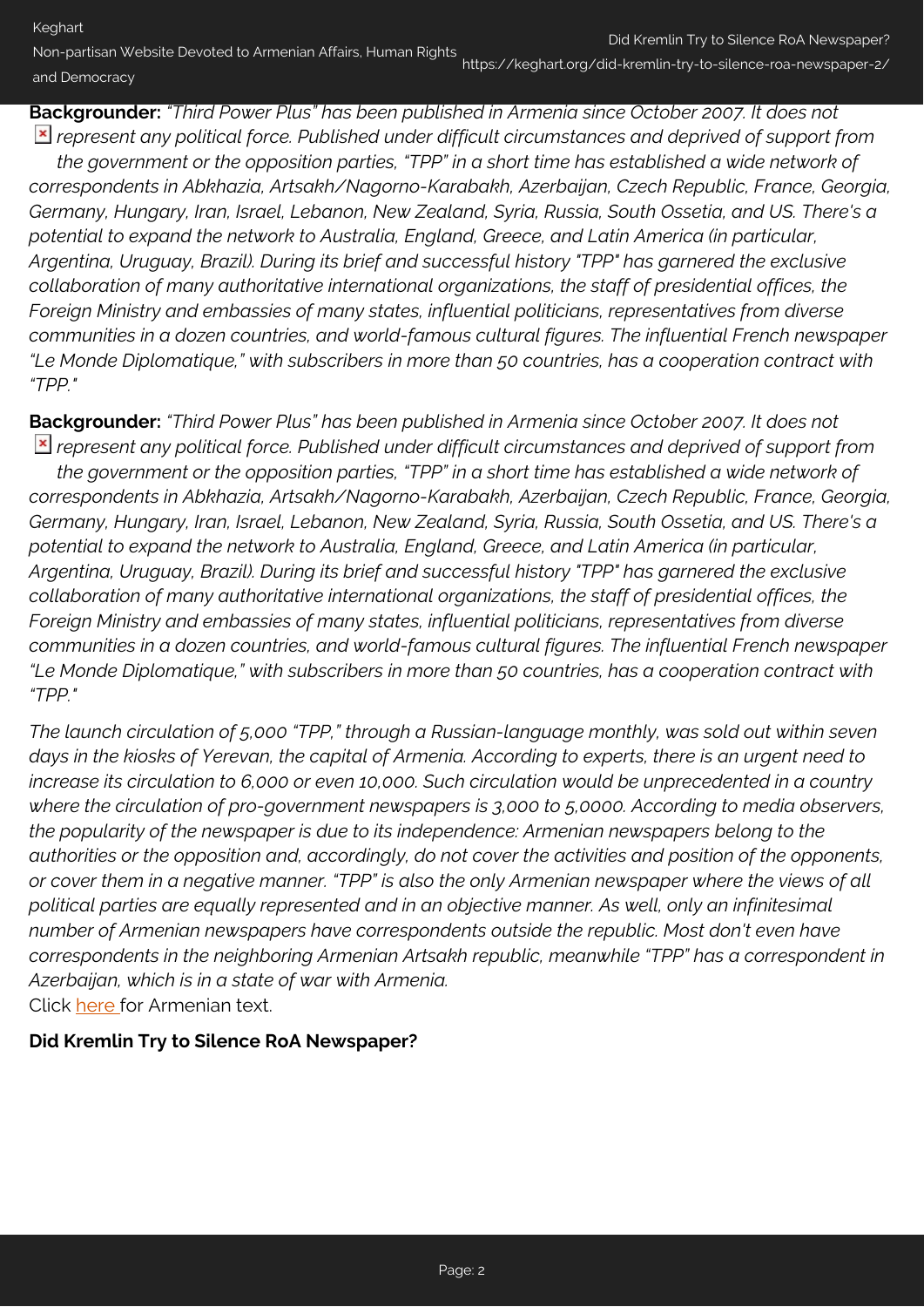Keghart Non-partisan Website Devoted to Armenian Affairs, Human Rights and Democracy Did Kremlin Try to Silence RoA Newspaper? https://keghart.org/did-kremlin-try-to-silence-roa-newspaper-2/ **Irina Marutyan**, Deputy chief editor of "TPP", on behalf of the whole staff of the newspaper

## Due to pressure from Russian Federation authorities, the four-year-old Armenia-based "Third Power Plus" ("TPP") is on the verge of folding. Russian official Vadim Pozdyshev, who has represented himself as a political adviser to Vladimir Putin and is on the staff of the Federation Council of RF, appropriated the finances of the newspaper deposited in a Moscow bank. Through an arrangement with the editors of "TPP," Pozdyshev exercised control over the publication's financial resources and was responsible for its subscription in Russia. Early last year he informed the newspaper management that the ideological orientation of the publication was unacceptable to the Russian authorities. Soon after, the assets of the newspaper disappeared from the "TPP" bank account in Moscow. After four years of successful publishing, "TPP" is on the verge of closing.

It's speculated that to hide his theft of the newspaper's money, Pozdyshev invented the excuse that Russian authorities were unhappy with the newspaper's ideological orientation. According to Pozdyshev, Russian authorities have been distressed with the coverage of Armenian authorities and that of opposition parties on Nagorno-Karabakh issue. That a Jewish and Azerbaijani journalists work for "TPP" was another reason for Russian objections, said Pozdyshev. He also claimed that the Russian authorities were outraged that French "Le Monde Diplomatique" newspaper is a partner of "TPP" and publishes articles on the position of France and a number of Western countries on foreign policy issues in the Armenian newspaper. The French newspaper is devoid of any hint of Russophobia. Apparently, according to Pozdyshev the situation is not mitigated by the fact that "TPP" provides extensive coverage of the Russian Federation. There are even instances when "TPP" did not cover embarrassing Russian issues--out of deference to Russia and its government.

In connection with the theft of newspaper's savings, representatives of the newspaper's team from various countries have sent letters to the Prime Minister of the Russian Federation Vladimir Putin, asking him to intervene and help redress the matter. The management of "TPP" has also contacted the President of Russian Federation Dmitry Medvedev with a similar appeal.

On August 1, 2011 the newspaper's editor received a notice from the Kremlin in which he was notified that the case had been referred to the law-enforcement agencies of Russian Federation. Following a three-month investigation by the ministry of internal affairs, of the theft of newspaper funds, the government decided--"because of its special importance"--to forward the case to the FSB on Oct. 28, 2011. For the past three months the investigation has been "carried out" by the administration of the Federal Security Service of the Russian Federation for Moscow and Moscow region for the Southern Administrative Division. According to sources, the deputy head of that department (Sergei Vladislavovich) is responsible for the case. Despite numerous attempts, "TPP" officials have been unable to contact the elusive Vladislavovich. The FSB categorically has refused to name and identify the rank of the deputy head to journalists. His phone number is (495) 675 - 20 - 40. The phone number of the person on duty at the agency is (495) 675-38-22).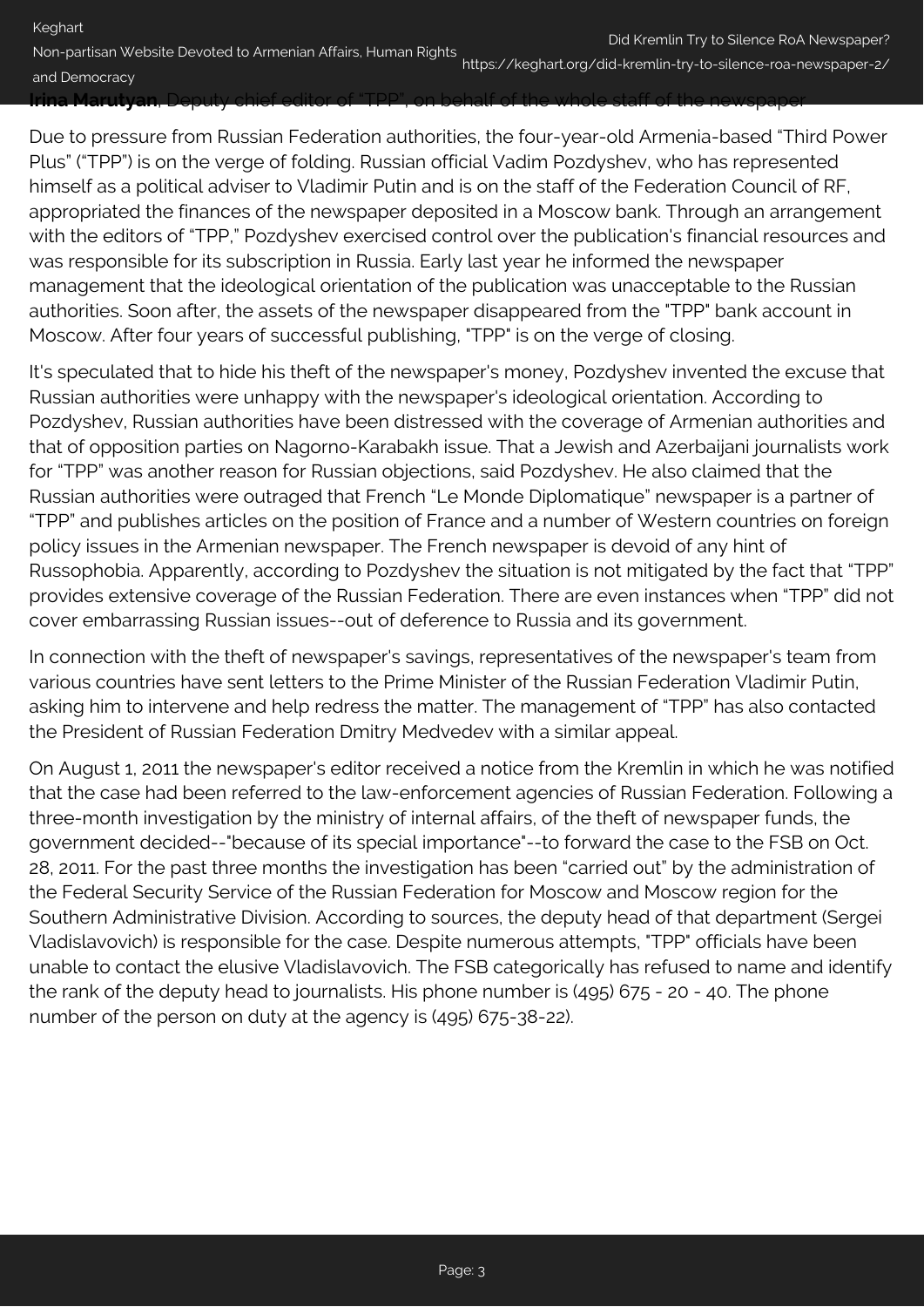Non-partisan Website Devoted to Armenian Affairs, Human Rights and Democracy https://keghart.org/did-kremlin-try-to-silence-roa-newspaper-2/ According to reports, Russian authorities conducted an internal investigation, and convinced of the

rightness of the newspaper's case have fired Pozdyshev. But the missing money has not been returned to the newspaper.

The official investigation of the crime was carried out, to put it mildly, in a strange manner. During the six-month investigation no representatives of the Ministry of Internal affairs of RF nor the representatives of FSB interviewed the management of the newspaper. Apparently, law enforcement officers were told to drag on the process as long as possible, hoping a fatigued "TPP" would give up its demands. The international staff of the newspaper will not put up with such designs and will continue to fight for the return of the newspaper's funds. The "TPP" team has demonstrated self-control and endurance for six months, but patience has its limits.

The editorial staff of "TPP" has irrefutable evidence of Pozdyshev's theft. Part of that evidence has been provided to law enforcement authorities of the Russian Federation. If its just demands are not redressed, "TPP" will publish the evidence.

The international team of "TPP" is interested in one question: is Vladimir Putin aware of this disgraceful case or have Russian officials blocked our letter to the prime minister? The letter to Mr. Putin was sent through the German postal system (DHL). A receipt for its delivery is attached. It was received by Sergei Valeryevich Kostyanov, an RF representative. The subsequent fate of the letter is unknown.

<span id="page-3-0"></span>**Տեղեկանք.** *"*Երրորդ Ուժ Պլյուսը*"* Հայաստանում հրատարակվում է *2007* թ*.* հոկտեմբերի *5* ից*:* Չի ներկայացնում հանրապետության քաղաքական ուժերից և ոչ մեկին*:* Աշխատելով Հայաստանի ծանրագույն պայմաններում և զրկված լինելով պետական կառույցների կամ ընդդիմադիր ուժերի որևէ աջակցությունից*` "*ԵՈՒՊ*"-*ը կարճ ժամանակահատվածում աշխարհի տարբեր երկրներում թղթակիցների ընդարձակ ցանց ստեղծեց*:* Թերթն իր հատուկ թղթակիցներն ունի ԱՄՆ*-*ում*,* Ռուսաստանում*,* Ֆրանսիայում*,* Գերմանիայում*,* Հունգարիայում*,* Չեխիայում*,* Նոր Զելանդիայում*,* Իրանում*,* Սիրիայում*,* Լիբանանում*,* Իսրայելում*,* Վրաստանում*,* Ադրբեջանում*,* Աբխազիայում*,* Հարավային Օսիայում*,* Լեռնային Ղարաբաղում*:* Հնարավոր է ընդարձակել այս ցանցը*`* դրա մեջ ընդգրկելով Անգլիայի*,* Հունաստանի*,* Ավստրալիայի*,* Լատինական Ամերիկայի երկրների *(*մասնավորապես*`* Արգենտինայի*,* Ուրուգվայի*,* Բրազիլիայի*)* հատուկ թղթակիցներին*:* Նշված ժամնակամիջոցում պարբերականն այնպիսի լուրջ հաջողությունների է հասել*,* որ նրա հետ բացառիկ ձևով սկսել են համագործակցել միջազգային հեղինակավոր կազմակերպություններ*,* նախագահների աշխատակազմեր*,* բազմաթիվ պետությունների ԱԳՆ*-*եր և դեսպանատներ*,* ազդեցիկ քաղաքական գործիչներ*,* աշխարհի տասնյակ երկրների փորձագիտական ընկերակցության ներկայացուցիչներ*,* մշակույթի աշխարհահռչակ գործիչներ*: "*Երրորդ Ուժ Պլյուսի*"* հետ համագործակցության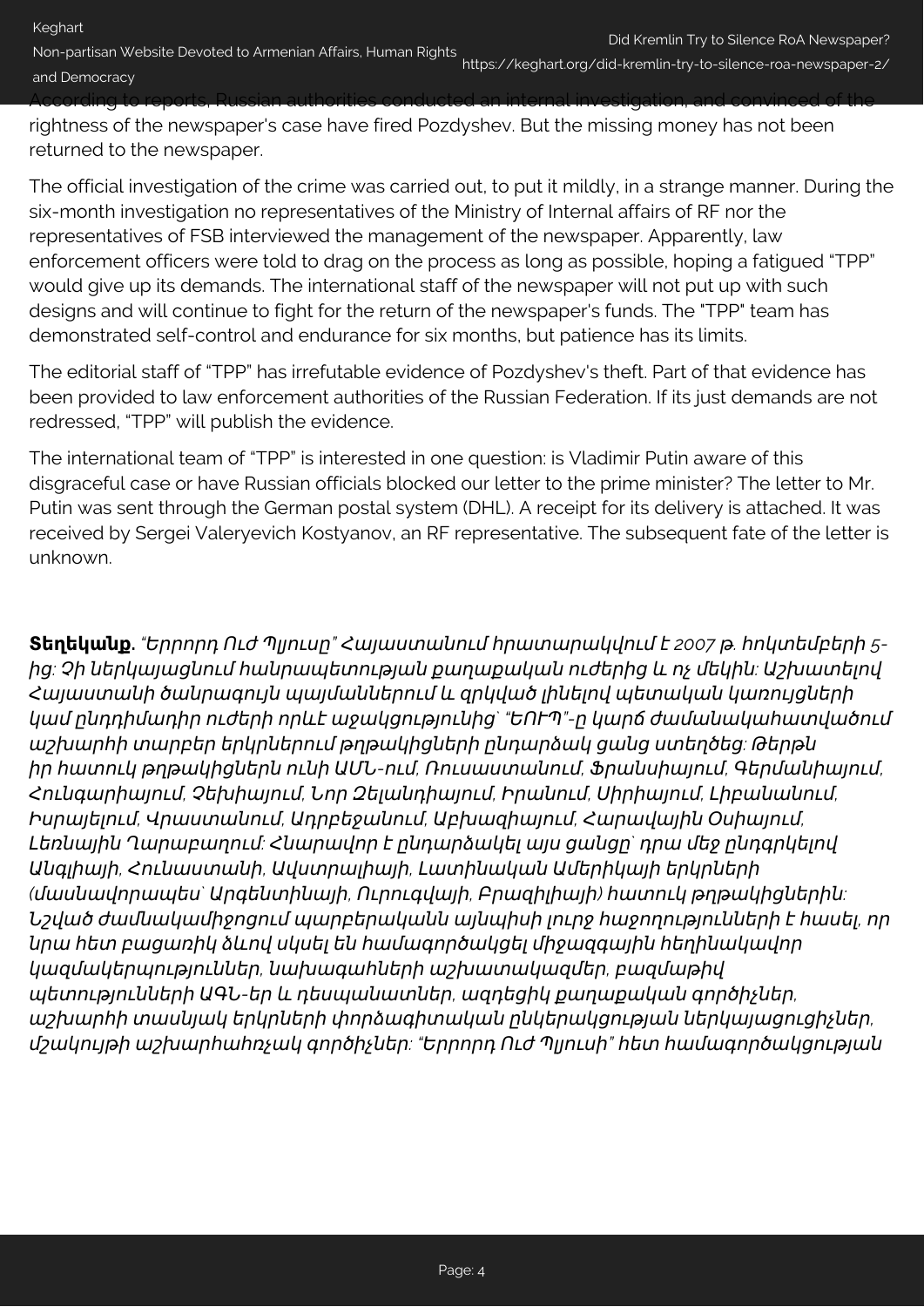Keghart

Non-partisan Website Devoted to Armenian Affairs, Human Rights and Democracy https://keghart.org/did-kremlin-try-to-silence-roa-newspaper-2/

պայմանագիր է կնքել ֆրանսիական ազդեցիկ *"*Լը Մոնդ դիպլոմատիկ*"* թերթը*,* որը ներկայացված է ավելի քան *50* երկրներում աշխարհի *26* լեզուներով*:*

Սկզբնական շրջանում *"*ԵՈՒՊ*"-*ի տպաքնակը *2000* օրինակ էր*,* չնայած հայախոս Երևանի կրպակներում ռուսալեզու ամսաթերթը լիովին սպառվում էր *5-7* օրվա ընթացքում*:* Փորձագետների վկայությամբ*,* տպաքանակը *6-10* հազար օրինակի հասցնելու շտապ անհրաժեշտություն կա*:* ՀՀ պայմաններում և հաշվի առնելով *"*ԵՈՒՊ*"-*ի հրատարակման ժամկետները*`* սա աննախադեպ թիվ է*:* Համեմատության համար նշենք*,* որ Հայաստանում *15-20-*ամյա կենսագրություն ունեցող և պետական հզոր աջակցություն վայելող իշխանամետ թերթերի տպաքանակը *3-5* հազար օրինակ է*:*

Դիտորդների կարծիքով*,* թերթի հանրաճանաչությանը նպաստում է երկու գործոն*. 1.* Գործնականում Հայաստանում առանց բացառության բոլոր թերթերըպատկանում են կամ իշխանություններին կամ ընդդիմությանը և համապատասխանաբար չեն լուսաբանում իրենց ընդդիմախոսների գործունեությունը և դիրքորոշումը կամ էլ ներկայացնում են խիստ բացասական ձևով*: "*ԵՈՒՊ*"-*ը միակ հայկական թերթն է*,* որի հետևում կանգնած չէ որևէ քաղաքական կամ այլ կազմակերպություն և նրանում անաչառ կերպով միանման ձևով ներկայացված են քաղաքական բոլոր ուժերի կարծիքները*,* ընդ որում հիմնականում բոլոր կուսակցությունների ղեկավարների կարծիքները*: 2.* Հայկական թերթերի *99 %-*ը թղթակիցներ չունեն անգամ Լեռնային Ղարաբաղում*,* մինչդեռ *"*ԵՈՒՊ*"-*ը հատուկ թղթակից ունի նաև ՀՀ*-*ի հետ պատերազմող Ադրբեջանում*:*

## **Մոսկվան արդեն Հայաստանու՞մ է թերթեր փակում**

**Իրինա ՄԱՐՈՒԹՅԱՆ**, "ԵՈՒՊ"-ի գլխավոր խմբագրի տեղակալ, թերթի ամբողջ կոլեկտիվի անունից

Ռուսաստանի Դաշնության իշխանությունների ջանքերով "Երրորդ Ուժ Պլյուս" ("ԵՈՒՊ") թերթը, որը Հայաստանում լույս է տեսնում 4 տարի, հայտնվել է փակման վտանգի առաջ: Ռուսաստանյան պաշտոնյա Վադիմ Պոզդիշևը, որը ներկայանում է որպես Պուտինի փիար խմբի անդամ և ՌԴ Դաշնային Խորհրդի աշխատակից, յուրացրել է թերթի դրամական բոլոր միջոցները, որոնք պահվում էին Մոսկվայի բանկերից մեկում: "ԵՈՒՊ" խմբագրության հետ պայմանավորվածության համաձայն` Պոզդիշևը վերահսկում էր այդ միջոցները և պետք է օժանդակեր թերթը նաև ՌԴ տարածքում տարածելու գործին: Սակայն 4 տարվա ընթացքում նա պարբերաբար գրպանում էր թերթի միջոցները, ինչի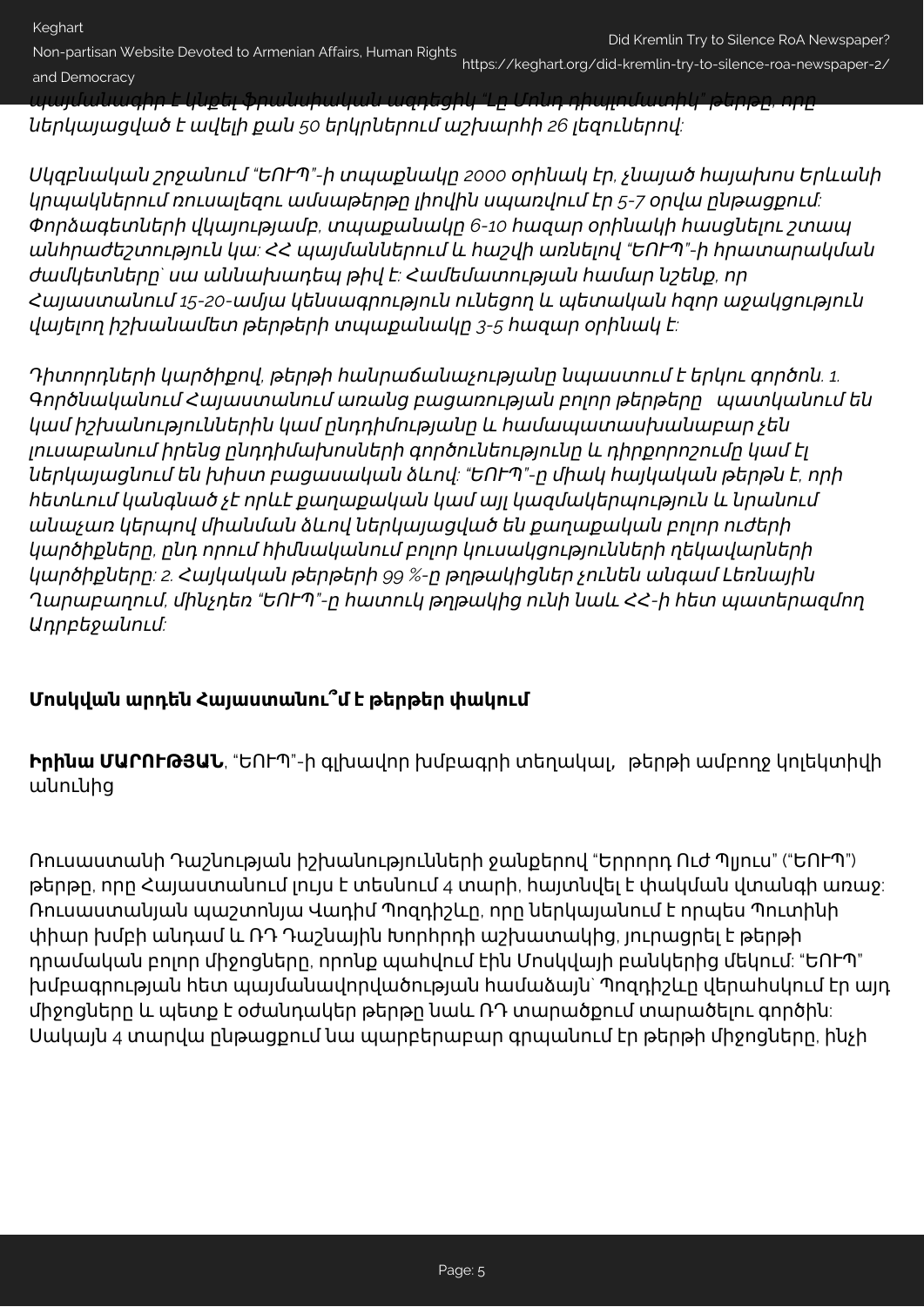արդյունքում "ԵՈՒՊ"-ը հայտնվեց փակման վտանգի առաջ:

Փաստաթղթերով ապացուցված գողության փաստը քողարկելու համար Պոզդիշևը ասաց, թե պարբերականի գաղափարական ուղղվածությունը չի բավարարում ՌԴ իշխանություններին: Օրինակ, "ԵՈՒՊ"-ի էջերում Ղարաբաղի հարցում ԼՂՀ-ի, ՀՀ-ի իշխանությունների և ընդդիմության դիրքորոշումների լուսաբանումը (ռուսաստանյան պաշտոնյայի պնդմամբ, մոսկովյան որոշ կառույցներում այս նյութերը որակվել են որպես "ազգայնական", թեև դրանք միանգամայն անաչառ կերպով պարզապես պատմել են ԼՂ հարցում ՀՀ ժողովրդի և իշխանությունների ունեցած դիրքորոշման մասին): Դժգոհություն է առաջացրել նաև այն, որ "ԵՈՒՊ"-ի աշխատախմբում կան նաեւ մեկ հրեա և մեկ ադրբեջանցի լրագրողներ (չնայած ռուս պաշտոնյայի ցանկությանը, "ԵՈՒՊ"-ի խմբագիրը շարունակեց համագործակցությունը նրանց հետ): Վ.Պոզդիշևին զայրացրել էր նաև այն, որ ֆրանսիական "Լը Մոնդ դիպլոմատիկ" թերթը` "ԵՈՒՊ"-ի մշտական գործընկերը, հայկական պարբերականի էջերում հրապարակում է միջազգային քաղաքականության որոշ հարցերի վերաբերյալ Ֆրանսիայի և արևմտյան մի շարք երկրների դիրքորոշումը (դիրքորոշում, որի մեջ ռուսատյացության ակնարկ անգամ չկա): Իրավիճակը չմեղմեց անգամ այն փաստը, որ "ԵՈՒՊ"-ը հավասար չափով և անգամ չափից ավելի լուսաբանում էր նաև ՌԴ-ի դիրքորոշումը նրան հետաքրքրող խնդիրների նկատմամբ: Գոյություն ունեն ևս մի շարք այլ, ամոթալի հանգամանքներ, որոնք "Երրորդ Ուժ Պլյուսը" չի բարձրաձայնի` բացառապես ՌԴ և նրա իշխանությունների հանդեպ հարգանքից ելնելով:

Ռուս պաշտոնյայի կողմից թերթի խնայողությունների գողության առթիվ "ԵՈՒՊ"-ի ստեղծագործական կոլեկտիվի ներկայացուցիչները աշխարհի տարբեր երկրներից դիմել են ՌԴ վարչապետ Վ.Վ. Պուտինին: Նրանց թվում են պրոֆեսիոնալ լրագրողներ Հայաստանից, Վրաստանից, Ադրբեջանից, Իրանից, Իսրայելից, Չեխիայից, Աբխազիայից և Լեռնային Ղարաբաղից: Նրանք, մասնավորապես, ՌԴ վարչապետի ուշադրությունն են հրավիրել թերթի միջոցների աննախադեպ յուրացման փաստի վրա` խնդրելով վերջինիս միջամտել և օգնել վերականգնել արդարությունն այս հարցում: Համանման կոչով "ԵՈՒՊ" ի ղեկավարությունը դիմել է նաև ՌԴ նախագահ Դ.Ա. Մեդվեդևին:

2011 թ. օգոստոսի 1-ին թերթի խմբագրությունը գրավոր ծանուցում էր ստացել Կրեմլից, որով տեղեկացվում էր, որ գործն ուղարկված է ՌԴ իրավապահ մարմինների քննարկմանը: Նշենք, որ "ԵՈՒՊ"-ի դրամական միջոցների հափշտակման փաստի քննությամբ գրեթե երեք ամիս "զբաղվում էր" ՌԴ ՆԳՆ-ն, որը, ծանր մտորումներից հետո, 2011 թ. հոկտեմբերի 28-ին որոշեց գործն ուղարկել ՌԴ ԱԴԾ (Ազգային անվտանգության ծառայություն, նախկին KGB, ներկայումս FSB), մեջբերում ենք` "հատուկ կարևորության պատճառով": Այժմ թերթի նկատմամբ կատարված հանցագործության հետաքննությամբ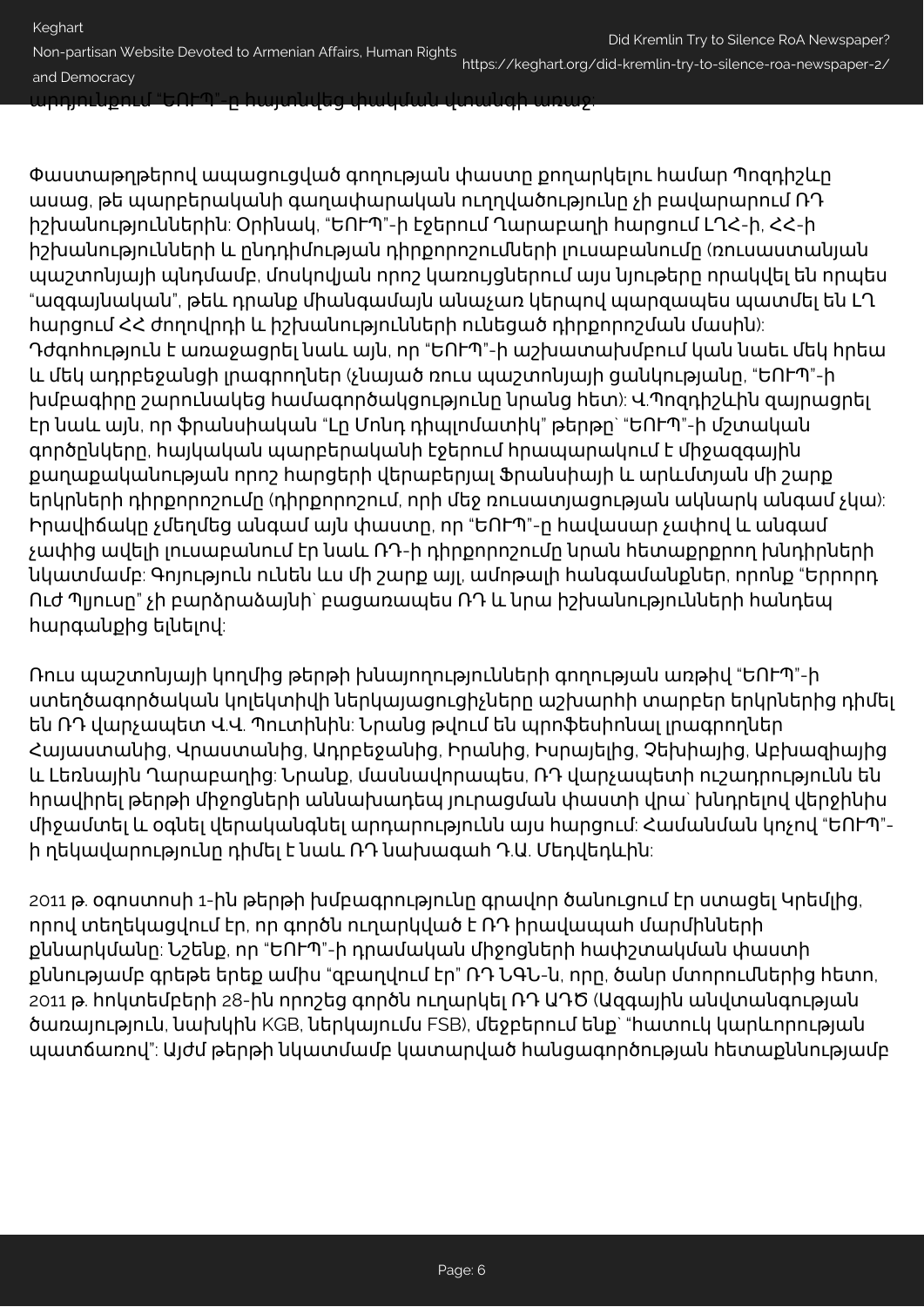## Keghart Non-partisan Website Devoted to Armenian Affairs, Human Rights and Democracy Did Kremlin Try to Silence RoA Newspaper? https://keghart.org/did-kremlin-try-to-silence-roa-newspaper-2/

արդեն երրորդ ամիսն է "զբաղվում է" ՌԴ ԱԴԾՎ Մոսկվայի և Մոսկվայի մարզի

Հարավային ՎՇ-ի բաժինը: Ըստ որոշ տվյալների, այս գործի պատասխանատուն հիշյալ բաժնի պետի տեղակալ, ոմն Սերգեյ Վլադիսլավովիչն է (ԱԴԾ-ն կտրականապես հրաժարվում է լրագրողներին հայտնել այս տեղակալի ազգանունը և կոչումը: Սակայն հայտնի է նրա ծառայողական հեռախոսահամարը` (495) 675-20-40 և այս գերատեսչության հերթապահի հեռախոսահամարը (495) 675-38-22): Ուշագրավ մի մանրամասնություն. որոշ տվյալների համաձայն` ՌԴ իշխանությունները "ներքին" հետաքննություն են անցկացրել, համոզվել են թերթի կոլեկտիվի ճշմարտացիության մեջ և գողության համար Վ.Պոզդիշևին հեռացրել են պետական ծառայությունից, սակայն դրամը լրագրողներին վերադարձնել չեն շտապում:

Հարկ է նշել, որ նշված հանցագործության պաշտոնական "հետաքննությունը" տարվում է, մեղմ ասած, միանգամայն տարօրինակ կերպով: 5 ամսվա ընթացքում Ռուսաստանի ոչ ՆԳՆ և ոչ էլ ԱԴԾ ներկայացուցիչները հանցագործության փաստի առնչությամբ ոչ մի անգամ չեն հարցաքննել թերթի ղեկավարներին: Ըստ ամենայնի` ՌԴ-ի իրավապահները կարգադրություն են ստացել հնարավորին չափ երկարաձգել գործընթացը` հույս ունենալով, որ "ԵՈՒՊ"-ի կոլեկտիվը կհոգնի և կհրաժարվի իր արդարացի պահանջներից: Ինքնին հասկանալի է, որ թերթի ինտերնացիոնալ կոլեկտիվը չի հաշտվի նման հաշվարկների հետ և շարունակելու է սեփական միջոցները վերադարձնելուն ուղղված պայքարը: "Երրորդ Ուժ Պլյուսի" կոլեկտիվն արդեն վեց ամիս տոկունության և ինքնատիրապետման հրաշքներ է ցուցադրում, սակայն համբերությունն էլ սահման ունի, նույնիսկ լրագրողների համբերությունը:

Նշենք նաև, որ "ԵՈՒՊ"-ի խմբագրությունն իր տրամադրության տակ թերթի դրամական միջոցների գողության մեջ Վադիմ Պոզդիշևի ունեցած մեղքի անհերքելի ապացույցներ ունի: Այդ ապացույցների մի մասն արդեն տրամադրվել է ՌԴ իրավապահ մարմիններին: Այս գործում արդարությունը վերականգնելուց հրաժարվելու դեպքում "Երրորդ Ուժ Պլյուսի" խմբագրությունը կհրապարակի այդ ապացույցները:

"ԵՈՒՊ"-ի ինտերնացիոնալ կոլեկտիվին միայն մի հարց է հետաքրքրում. Վլադիմիր Պուտինը գիտի՞ այս ամոթալի գործի մասին, թե՞ ռուսաստանյան հայտնի կառույցների պաշտոնյաները, ինչպես և խոստացել էին մեզ, "ուղեփակել են" ՌԴ վարչապետին հասցեագրված մեր նամակը: